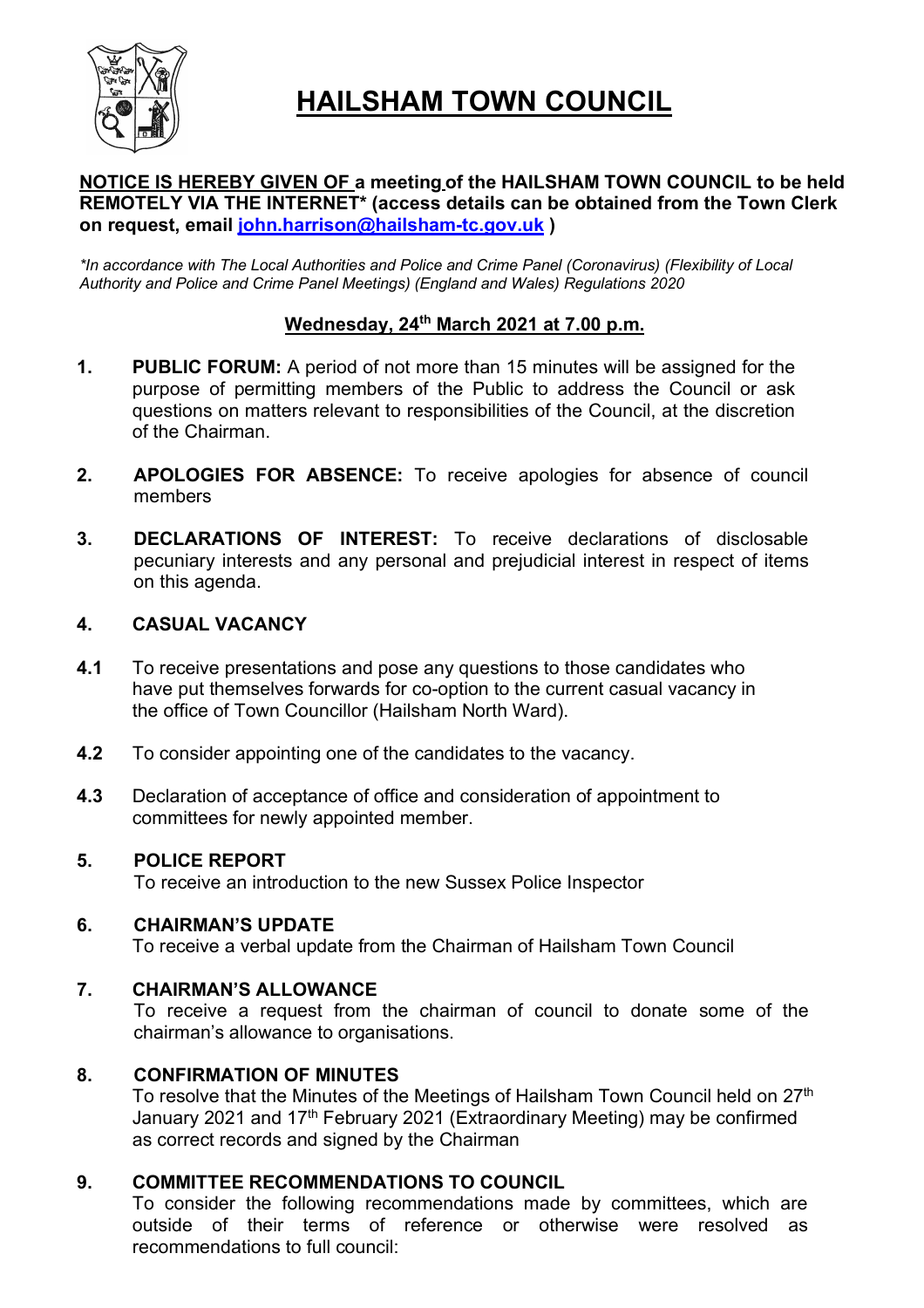- 9.1 Assets Management Committee 17.03.2021 Street Lights
- 9.2 Assets Management Committee 17.03.2021 Four Market Square

# **10. NEIGHBOURHOOD PLAN COMMITTEE**

- 10.1 To note the minutes of the Neighbourhood Plan Committee Meeting 25/02/2021
- 10.2 To approve the Neighbourhood Plan Committee's delegated authority up to the next Town Council meeting or for a longer period of time as is required.

#### **11. COUNCIL MEETINGS AND CORONAVIRUS LEGISLATION**

To discuss the implications of the end of coronavirus legislation for future council meetings.

#### **12. MOTION 176 – COVID MEMORIAL BENCHES**

To consider a motion submitted to the Town Clerk by Cllr Laxton, seconded by Cllr Ricketts.

#### **13. CHANGING PLACES**

To reconsider the suspended resolution to purchase and install a Changing Places facility in Hailsham.

#### **14. CONFIDENTIAL BUSINESS**

**To resolve** that the press and public are excluded during the discussion on the next items of the agenda **(15, 16 and 17)** as they concern the terms of tenders and proposals and counter proposals in negotiation for contracts, terms and conditions of employment or are otherwise confidential information.

(In accordance with the Council's Standing Orders No. 1E).

# **15. MOTION 177 – POST OFFICE STAFF**

To consider a motion submitted to the Town Clerk by Cllr Laxton, seconded by Cllr Hinton

# **16. OPERATION FORTH BRIDGE AND LONDON BRIDGE**

To note the procedure for both and amendments made in the light of coronavirus restrictions

# **17. HAILSHAM ASPIRES - CONFIDENTIAL**

To receive an update on the Hailsham Aspires Project.

Jehn La-

 JOHN HARRISON Town Clerk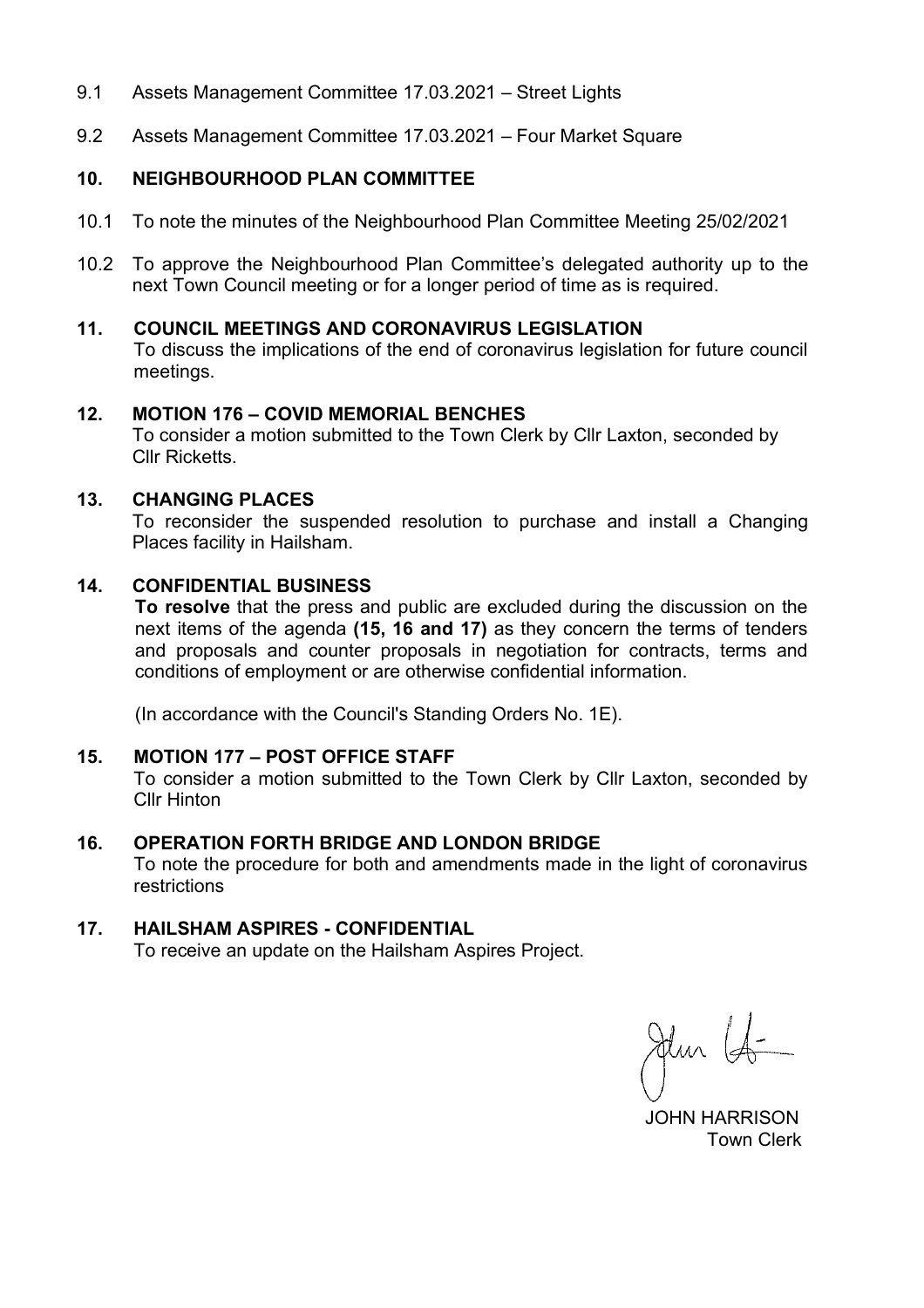| <b>Report to:</b>       | <b>Hailsham Town Council</b>     |
|-------------------------|----------------------------------|
| Date:                   | 24th March 2021                  |
| By:                     | <b>John Harrison, Town Clerk</b> |
| <b>Title of Report:</b> | <b>Casual Vacancy</b>            |

# **PURPOSE:**

. 1. To receive presentations and pose any questions to those candidates who have put themselves forwards for co-option to the current casual vacancy in the office of Town Councillor (Hailsham North Ward).

2. To consider appointing one of the candidates to the vacancy.

3. Declaration of acceptance of office and consideration of appointment to committees for newly appointed member.

# **ELIGIBILITY CRITERIA**

Attached is an extract from the Local Government Act 1972 (sections 79, 80 and 81) which demonstrates the qualifications and disqualifications for being a member of a local authority.

Essentially, candidates need to have:

- 1) Lived in the parish or within 4.8km of boundary for previous 12 months; or
- 2) Owned or occupied as owner or tenant land or premises within the parish for previous 12 months; or
- 3) Main or only place or work for previous 12 months is within the parish.

And not be disqualified for any of the reasons given.

**Candidates therefore must clarify they are eligible to be a member of the council according to Section 79 and 80 of the Local Government Act 1972.**

#### **CANDIDATES FOR CO-OPTION (Listed in Alphabetical Order)**

| <b>Name</b>         | <b>Confirmed eligibility</b> |
|---------------------|------------------------------|
|                     |                              |
| <b>Trevor Burns</b> |                              |
| Joanna Rose Elmer   |                              |
| Stephen Gander      | $\checkmark$                 |
| <b>Philip Gibbs</b> | Υ                            |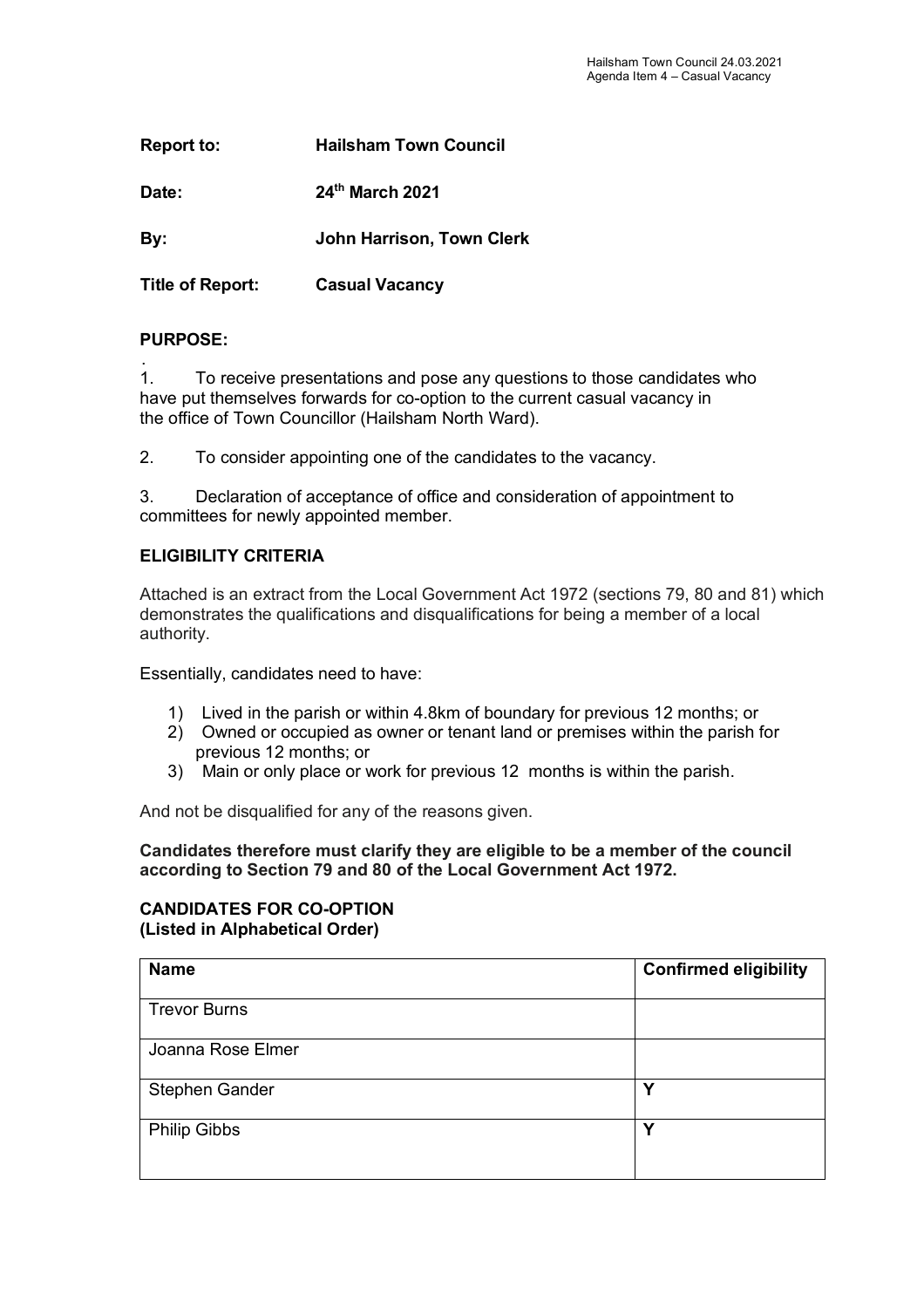| Lewis Isted        |  |
|--------------------|--|
| <b>Ross Newark</b> |  |

# **VOTING FOR CO-OPTION**

The instruction around how you vote for co-option (from "Arnold Baker on Local Council Administration":

*Voting in Council on Casual vacancies*

*A successful candidate must have received the absolute majority vote of those present and voting. It follows that if there are more than two candidates for one vacancy and no one of them at first count receives a majority over the aggregate votes given to the rest, steps must be taken to strike off the Candidate with the least number of votes and the remainder must then be put to the vote again; this process must, if necessary, be repeated until an absolute majority is obtained.*

*This will mostly be a satisfactory procedure, but if several candidates have obtained the same number of least votes and the aggregate of the others is less than a normal quorum (eg 3:2:2:2:2) it may be thought wise not to strike off all those with the least votes together but, if negotiations for withdrawals fail, to strike them off one by one, in an order determined by vote.*

# **DECLARATION OF ACCEPTANCE OF OFFICE**

The Monitoring Officer has confirmed that the legislation set out in the Local Government Act 1972, section 83(4) (c) allows the parish council some flexibility to the signing of the Declaration of Acceptance of office. So if the Council agree at the meeting, then a date can be fixed for this form to be signed and witnessed after the meeting.

Tbe successful candidate can then still participate in the meeting as a member of the council.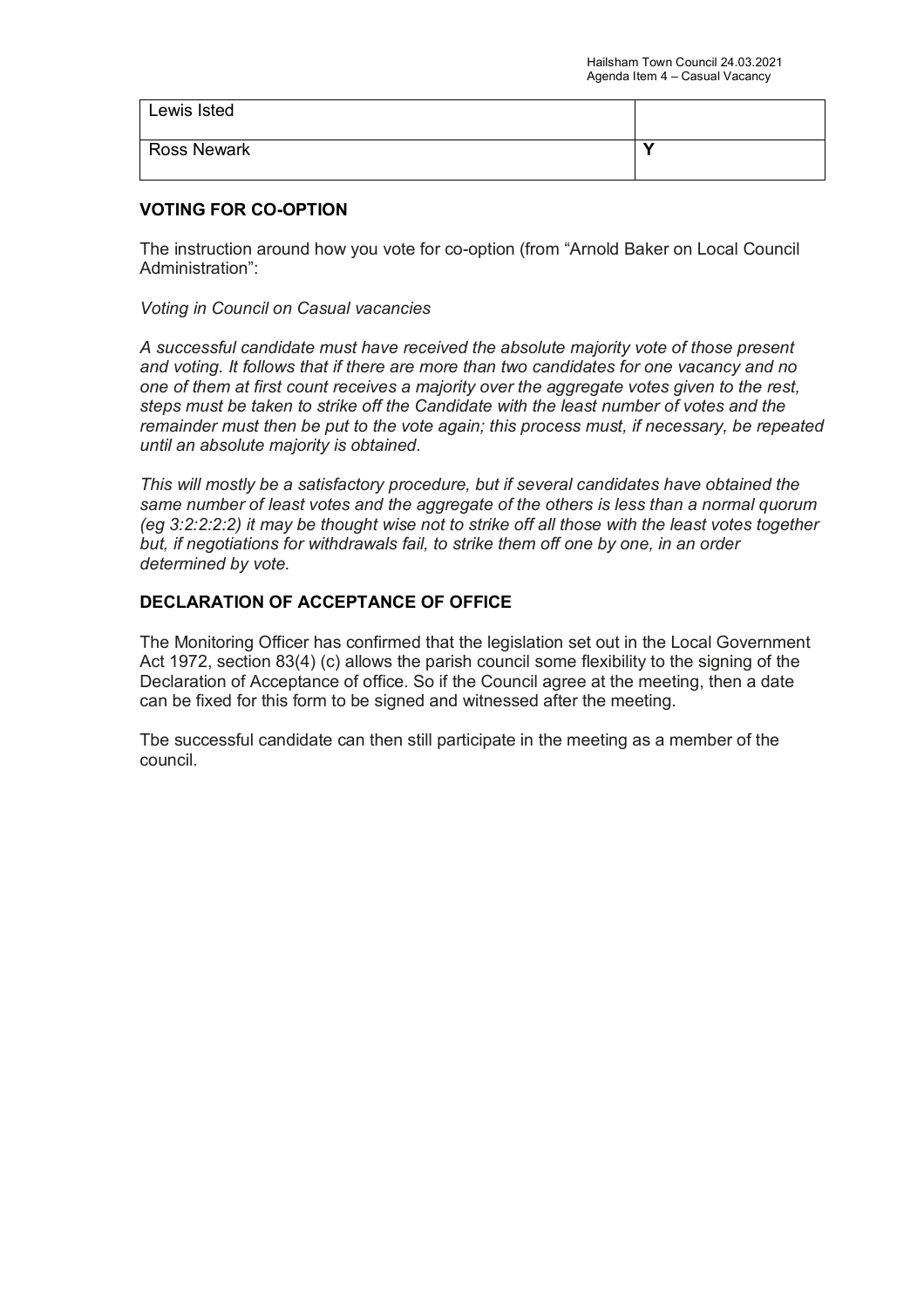Dear John

I would like to be considered in become a Hailsham Town Council in the forth coming co option process for a Councillor for The seat in Hailsham North. I was previously a Councillor for Hailsham South &West losing my seat in the 2019 election. I served on communities committee. I would like to be re-elected so that I can continue with the work on the council. I have now got a more flexible working as I now work in Hailsham Kind regards

Trevor Burns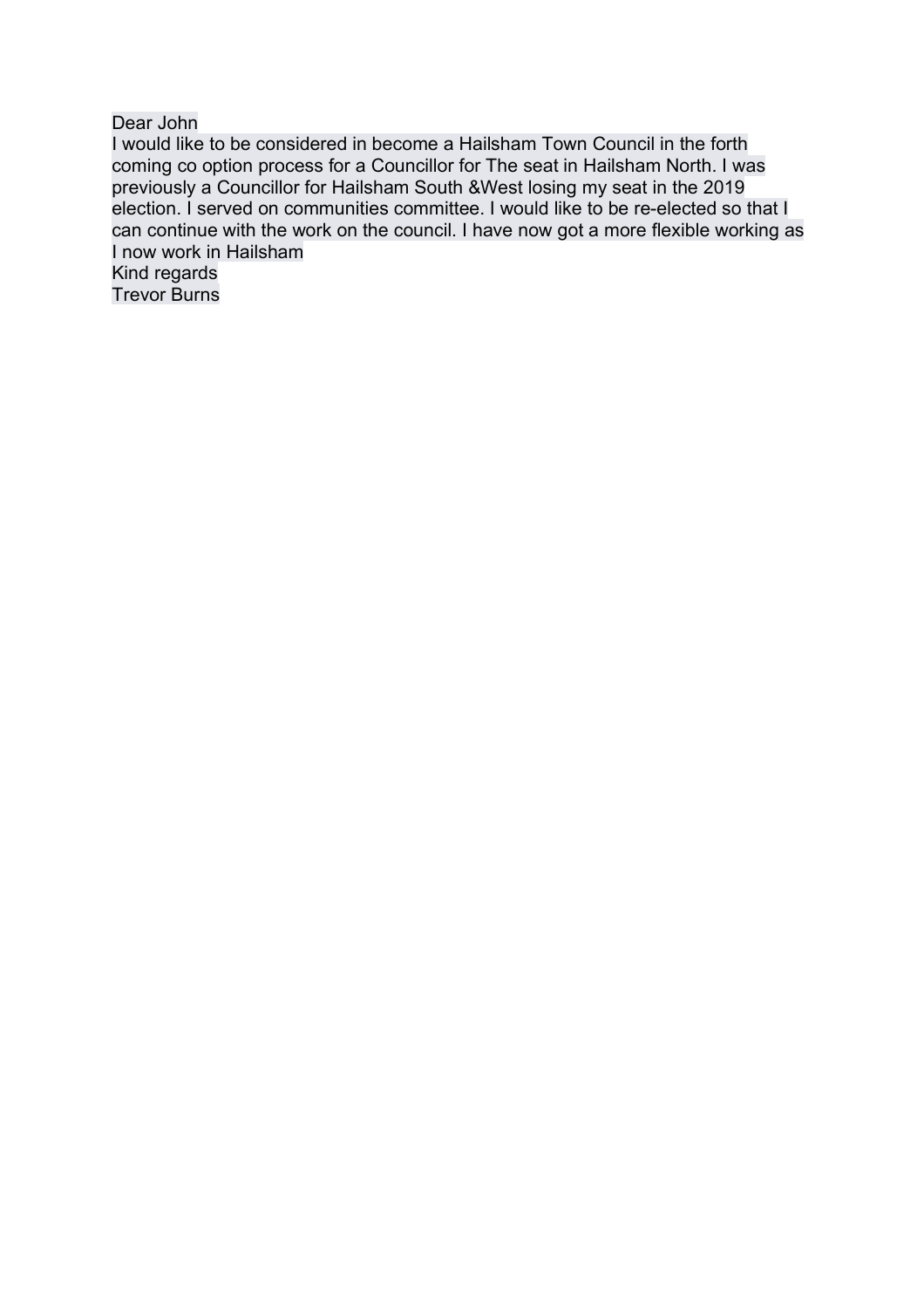Dear John Harrison

I am very interested in this position. This is something I have always wanted to do. Unfortunately due to family commitments when this opportunity has arisen in the past it would have been impossible for me to make a commitment.

My family came to Hailsham in 1823. David Catt owner of Hamlins Mill. I care and am very passionate about Hailsham.

I would love this amazing opportunity.

Kindest regards

Joanna Rose Elmer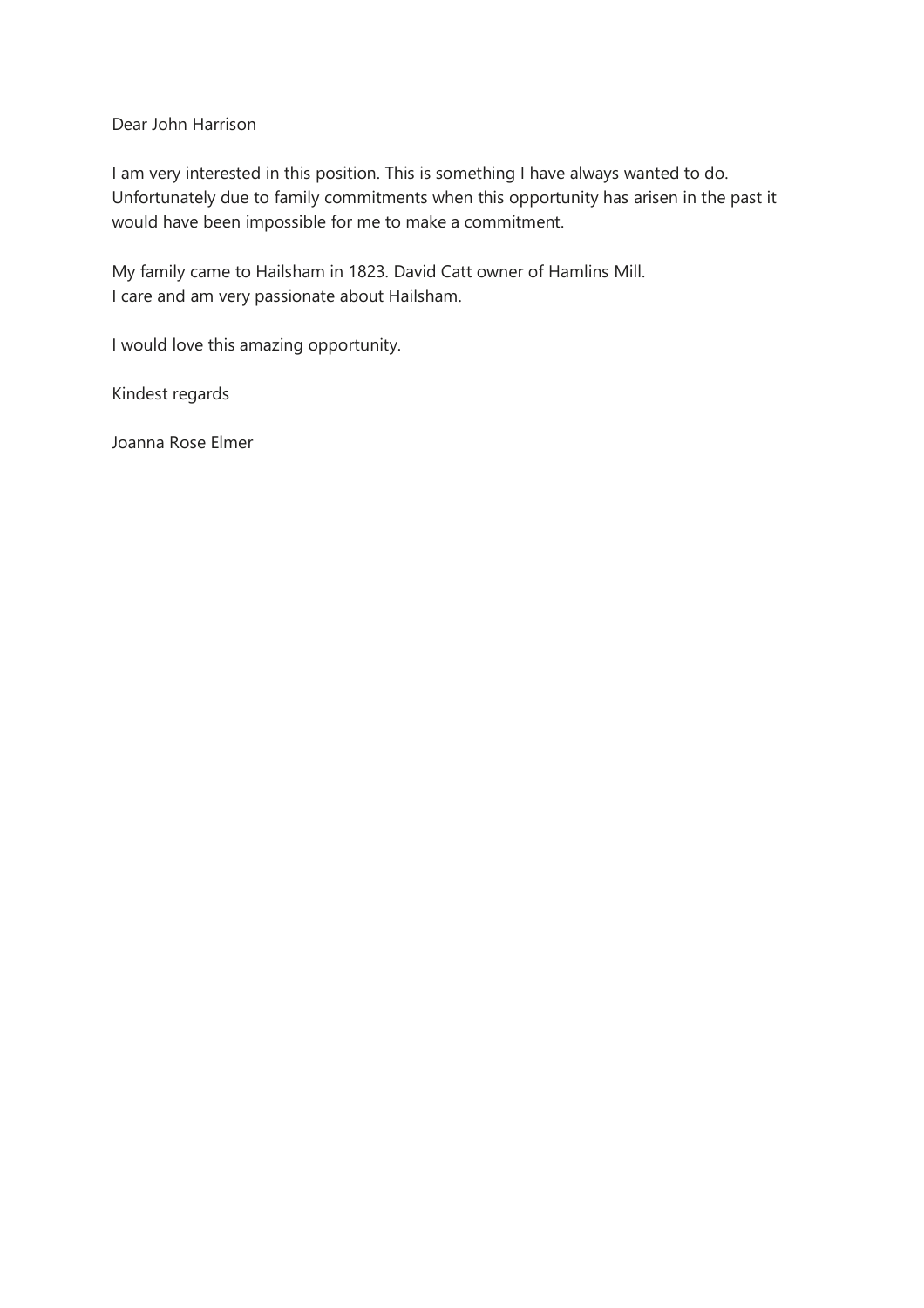54 Houghton Way **Hellingly** East Sussex BN22 4DE 6 March 2021 E-mail: stephengander@hotmail.co.uk Tel: 07703007928

John Harrison Hailsham Town Council Inglenook Market Street Hailsham Bn27 2AE

Dear John

I wish to submit my expression of interest for the councillor vacancy in the North Ward of Hailsham Town Council.

My background is as a retail manager for nearly the last 30 years, working at various locations around the South East. This role is very challenging yet very rewarding, and It requires a good understanding of how process and procedures are followed and how they are executed. Working to KPIs and thinking on your feet is integral to success. In 2018 I became a CIPD member which allowed me to increase my knowledge with all aspects of HR process. This includes employment law, diversity, equal opportunities and generally any issue that affects the workplace. One of my key strengths is engagement. Everyone is different and everyone has different needs, there is no 'one size fits all' solution. I enjoying talking to and understanding people, helping them to come to their own decisions and pathways giving support and encouragement along the way. I am comfortable making tough decisions and look at all perspectives and possible outcomes to help me. I have no problem either talking to individuals or groups and have good experience with this either in the town or on someone's doorstep. I have been part of local hustings and appeared on live television debates on BBC and SKY, which I really enjoyed.

Back in the summer of 2019 a good friend of mine, Charlotte Brazier, asked if I could help her set up a community interest company as co-director, with her. Sunflowers is locally based and offers support and signposts those with any mental health and well-being issues offering a variety of support groups and one to one counselling. With the COVID-19 pandemic we decided to move towards more general well-being and supporting the vulnerable in the community through prescription pickup, well-being check ins and helping with individuals shopping needs. There were many locals that were helped through this tough time and the local volunteers were amazing giving up their time to help others in the Hailsham community.

I believe in community spirit, individual responsibility, the family unit and guiding those who need a bit of help. A local councillor is someone who represents the needs of the local community and their decision making should be based on this. Great communication is needed to keep locals informed of what's going on locally and how things may affect them. I believe that at a local level there is very little need for party politics as the main goal is to represent the local community we serve and respectfully working together with other councillors is paramount. I feel I would be suitable as a councillor as I have the qualities required for the role and I am happy to answer any questions you may have.

Yours Sincerely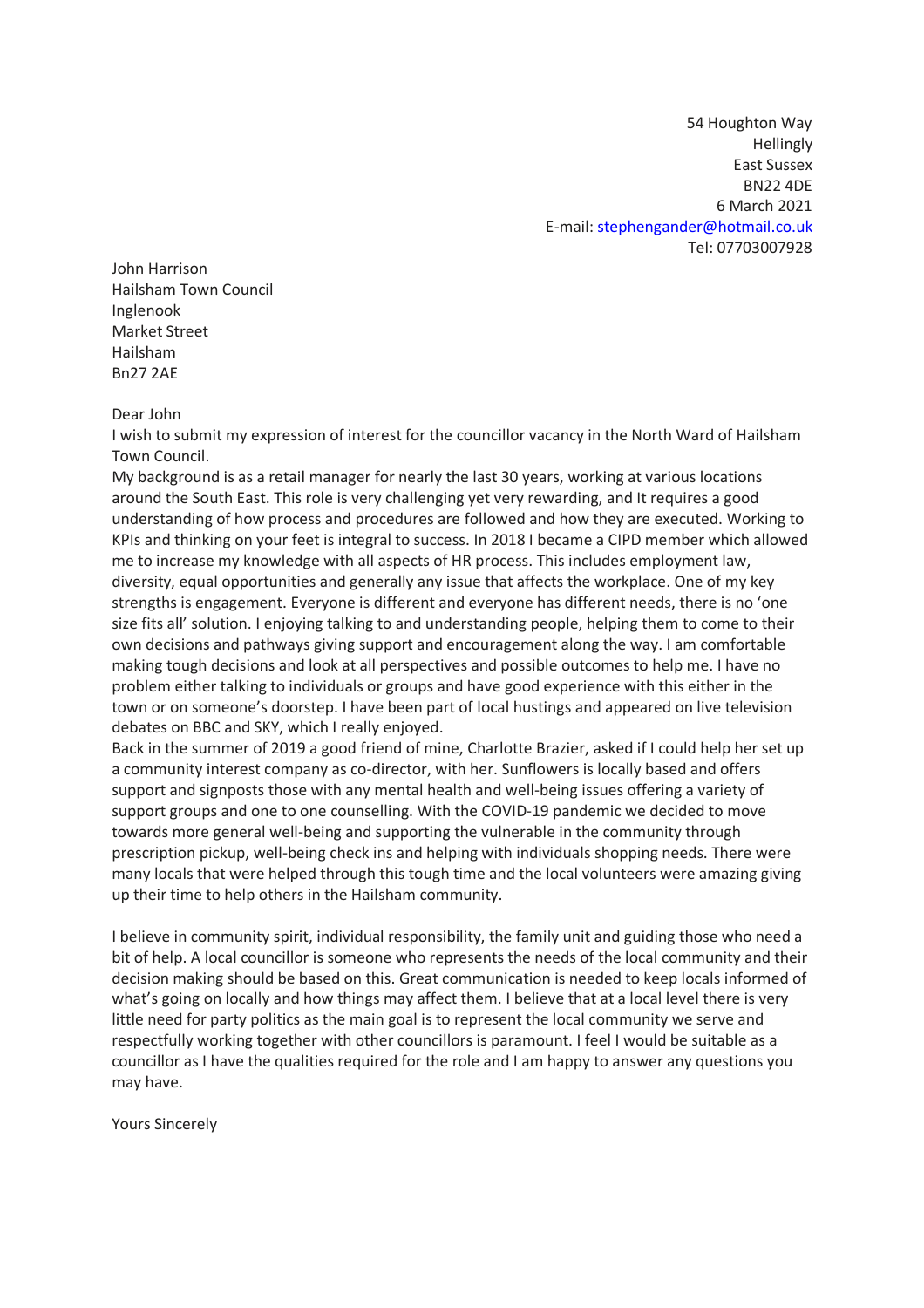Stephen Gander

Good Morning John I have just received confirmation from the SDP of my endorsement to represent the party. Regards Stephen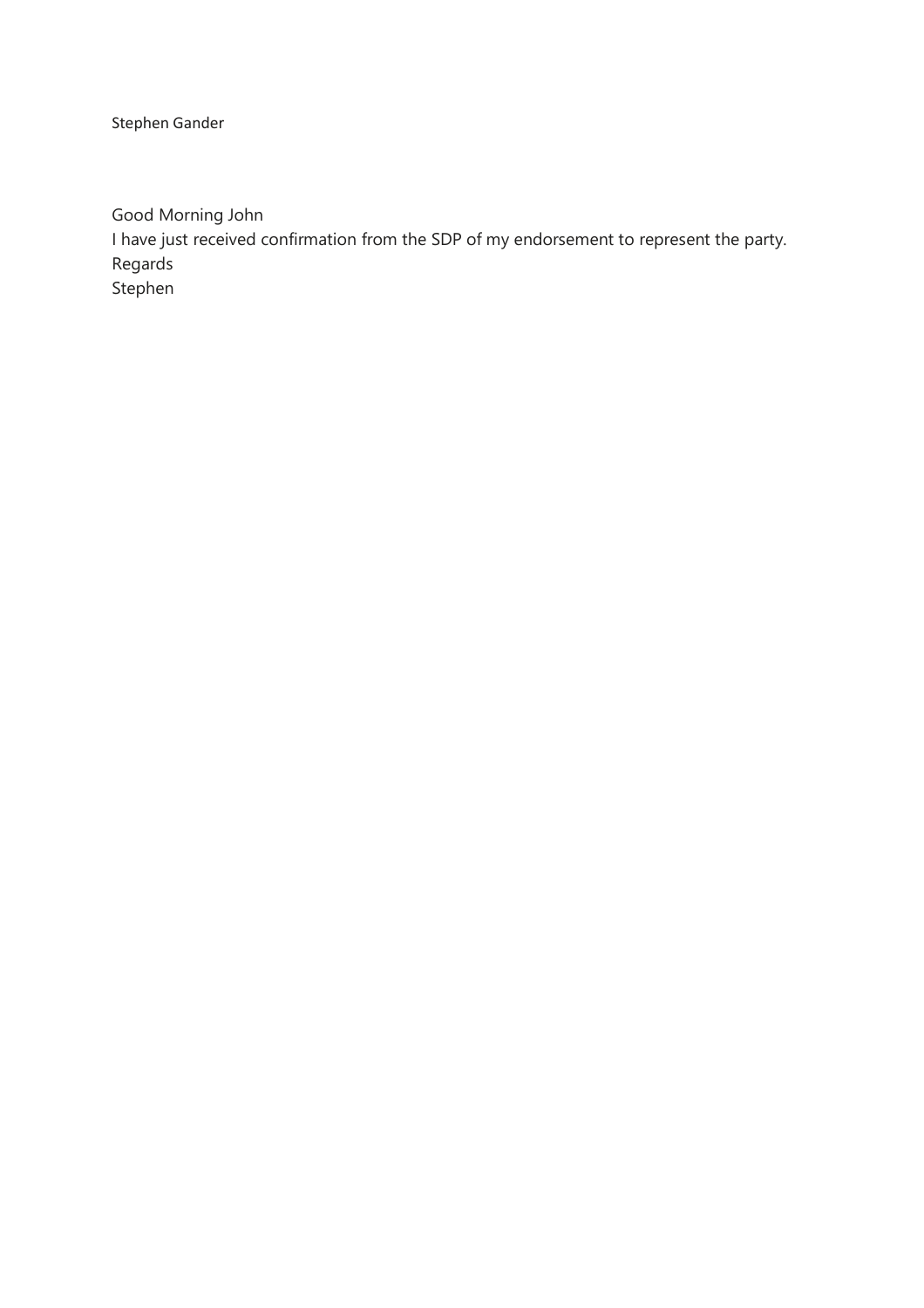# Enquiry for co-opted position on Hailsham council

I am a 67 year old pensioner who has lived for 40 years in North Hailsham.

I was born in Herstmonceux and worked for 40years at Herstmonceux Castle for the Royal Greenwich Observatory and then for Natural Environment Research Council (~1990 >) which took over the running of the only working telescope left at Hx when the RGO left. For the last ~10 years (2002-2012) I managed the telescope. During this period I attended many international conferences and gave numerous talks and papers as well as chairing some sessions.

Away from work I played football for Hx until I was 45 and stoolball until I was 60.

I have helped out with various youth activities – I coached football after school at Hawkes Farm School when they did not have a teacher able to do it. I also shared the running of one of Hellingly scout group's beaver packs. I was chairman of the Hailsham and Heathfield scout districts executive committee for 10 years.

I was in the past part of the North Hailsham speed watch group and have done regular street collecting for MacMillan nurses (mainly at Eastbourne Arndale Centre).

My only current involvement is with the Union Corner allotment committee.

Philip Gibbs 11 Solway Hailsham BN273HB 01323 848089 25/01/21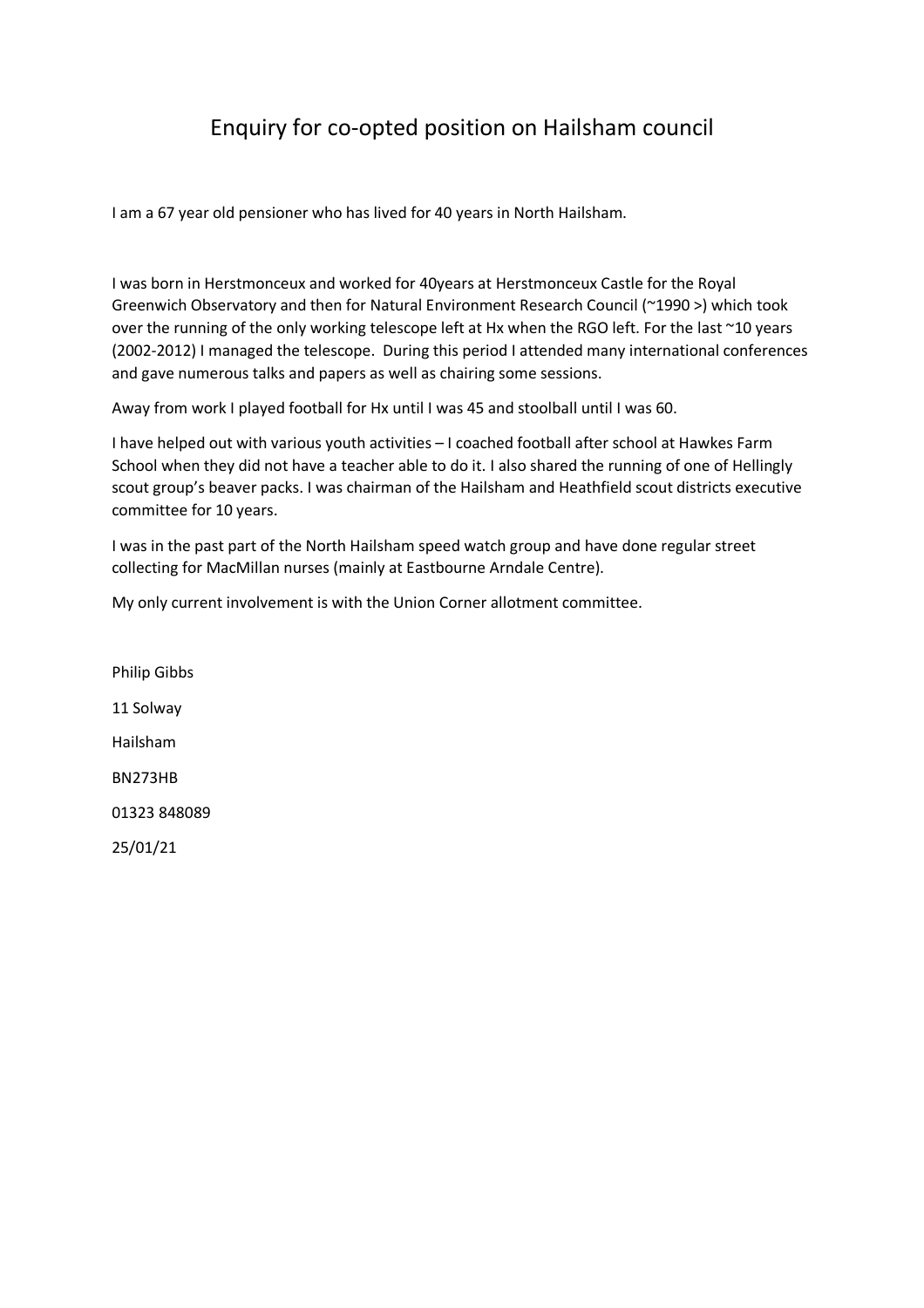Dear john,

my name is lewis isted.

i would like to stand as a councillor within hailsham, i am 23 years old and have lived in hailsham since birth.

i attended local schools grovelands primary school and hailsham community college from there i went onto study at plumpton agricultural college.

my mother is also a resident of hailsham who i see fairly often.

since leaving plumpton i have had jobs within east sussex.

i currently work as a retail sales assistant for a local business in hailsham high street. i have always been involved with the goings on within hailsham for example social media campaigns,councillor meetings and groups,raising awareness of defects to the town such as potholes,drainage,ditches,fallen trees,flytipping ect.

one of the most recent things i got involved with was the common pond area. there are a few issues here such as the lighting,pond vegitation overgrown. the lighting to me is quite a large issue after raising awareness to john harrison the town clerk about the incident where a young girl was attacked on her way home.

i am also massivly involved with mill road going onto old swan lane in hailsham i have been incontact with wealden enviroment and various county and town councillors regarding the flooding,ditch contamination,dumped trees,drainage ect.

i am a photographer also i have set up my own business where i have had some sucess working with the town mayor opening new stores in hailsham when terry the press officer isnt available, i am very passionate about hailsham and its surrounding areas being here 23 years i like to call it my home town,i also think that hailsham needs young people to get involved with the upkeep and bringing the town to its glory

thank you lewis isted